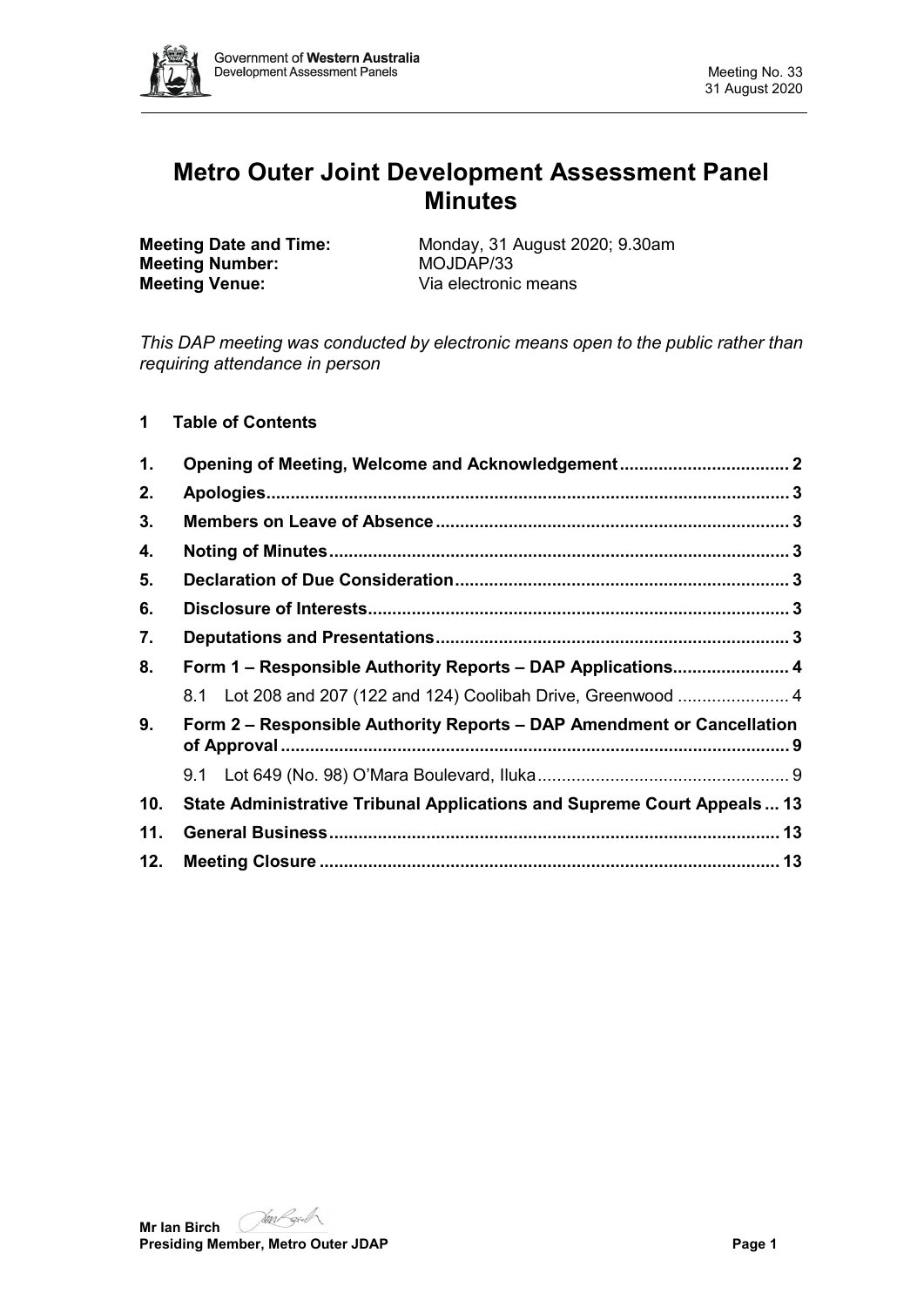

# **Attendance**

## **DAP Members**

Mr Ian Birch (Presiding Member) Ms Sheryl Chaffer (Deputy Presiding Member) Mr Jason Hick (Third Specialist Member) Cr Philippa Taylor (Local Government Member, City of Joondalup) Cr Suzanne Thompson (Local Government Member, City of Joondalup)

## **Officers in attendance**

Mr Jeremy Thompson (City of Joondalup) Mr Chris Leigh (City of Joondalup) Mr Tim Thornton (City of Joondalup)

## **Minute Secretary**

Mr Phil Goodwin (DAP Secretariat) Ms Ashlee Kelly (DAP Secretariat)

## **Applicants and Submitters**

*Item 8.1* Mr Finn Smith (Planning Solutions) Mr Alessandro Stagno (Planning Solutions) Mr Michael Stevens (Luxem Group)

*Item 9.1* Mr Reegan Cake (Dynamic Planning) Mr Neil Teo (Dynamic Planning) Mr Julius Skinner (Thomson Geer Lawyers) Mr Richard Jackson (RMW Group)

#### **Members of the Public / Media**

There were 20 members of the public in attendance.

<span id="page-1-0"></span>Ms Tyler Brown from Community News was in attendance.

## **1. Opening of Meeting, Welcome and Acknowledgement**

The Presiding Member declared the meeting open at 9.33am on 31 August 2020 and acknowledged the traditional owners and paid respect to Elders past and present of the land on which the meeting was being held.

The Presiding Member announced the meeting would be run in accordance with the DAP Standing Orders 2017 under the *Planning and Development (Development Assessment Panels) Regulations 2011.*

## **1.1 Announcements by Presiding Member**

The Presiding Member advised that in accordance with Section 5.16 of the DAP Standing Orders 2017 which states *'A person must not use any electronic, visual* 

MAN gid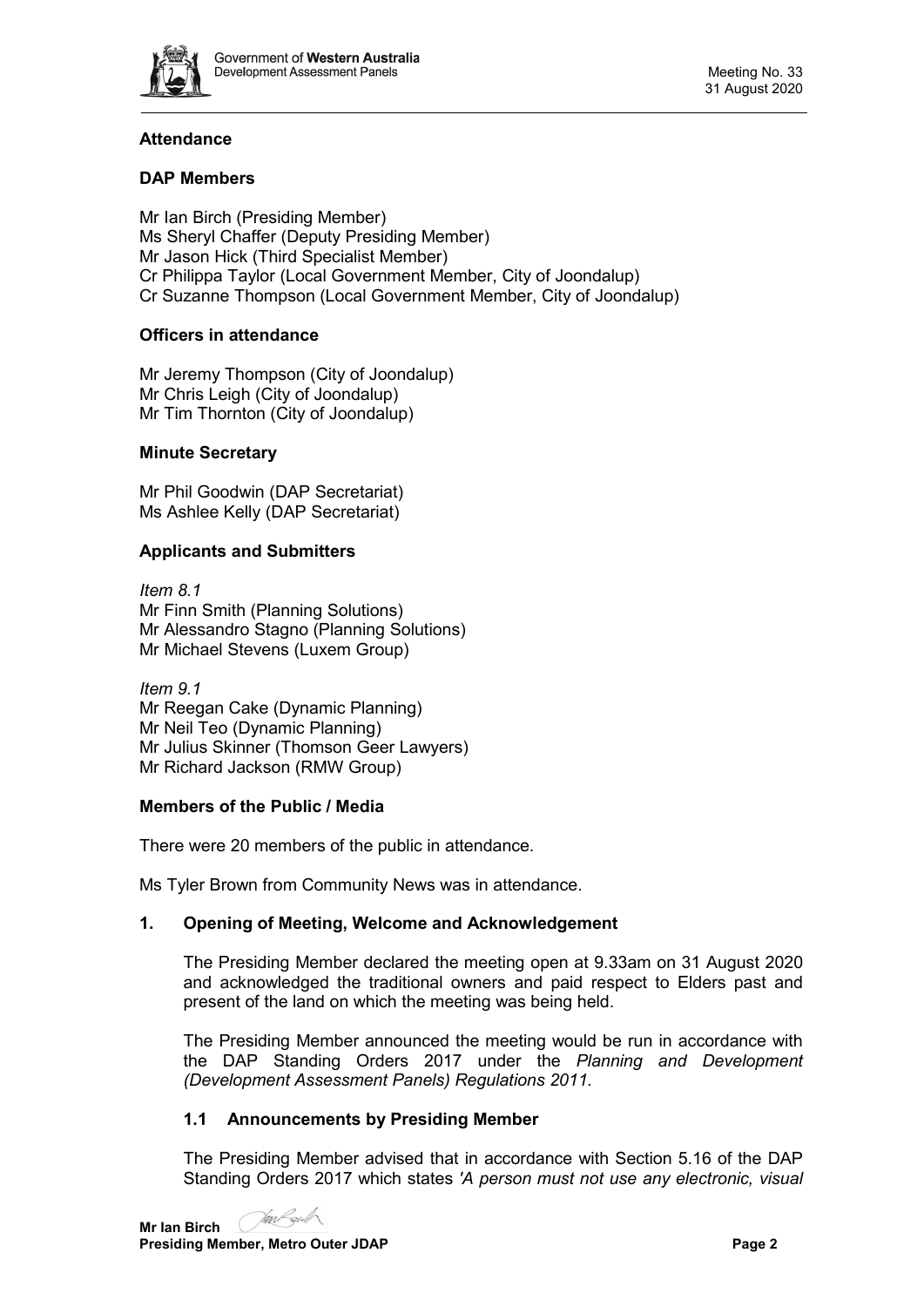

*or audio recording device or instrument to record the proceedings of the DAP meeting unless the Presiding Member has given permission to do so.',* the meeting would not be recorded.

This meeting was convened via electronic means. Members were reminded to announce their name and title prior to speaking.

## <span id="page-2-0"></span>**2. Apologies**

Nil

## <span id="page-2-1"></span>**3. Members on Leave of Absence**

Nil

## <span id="page-2-2"></span>**4. Noting of Minutes**

DAP members noted that signed minutes of previous meetings are available on the [DAP website.](https://www.dplh.wa.gov.au/about/development-assessment-panels/daps-agendas-and-minutes)

## <span id="page-2-3"></span>**5. Declaration of Due Consideration**

All members declared that they had duly considered the documents.

## <span id="page-2-4"></span>**6. Disclosure of Interests**

Nil

## <span id="page-2-5"></span>**7. Deputations and Presentations**

**7.1** Mr Alessandro Stagno (Planning Solutions) addressed the DAP for the recommendation for the application at Item 8.1 and responded to questions from the panel.

## *The presentation at Item 7.1 was heard prior to the application at Item 8.1.*

- **7.2** Ms Nannette Brammer addressed the DAP against the recommendation for the application at Item 9.1.
- **7.3** Ms Shailee Desai addressed the DAP against the recommendation for the application at Item 9.1and responded to questions from the panel.
- **7.4** Mr Neil Teo (Dynamic Planning and Developments), Mr Julius Skinner (Thomson Geer Lawyers) and Mr Richard Jackson (RMW Group) addressed the DAP against the recommendation for the application at Item 9.1 and responded to questions from the panel.
- **7.5** The City of Joondalup officers responded to questions from the panel.

## *The presentation at Item 7.2 – 7.5 was heard prior to the application at Item 9.1.*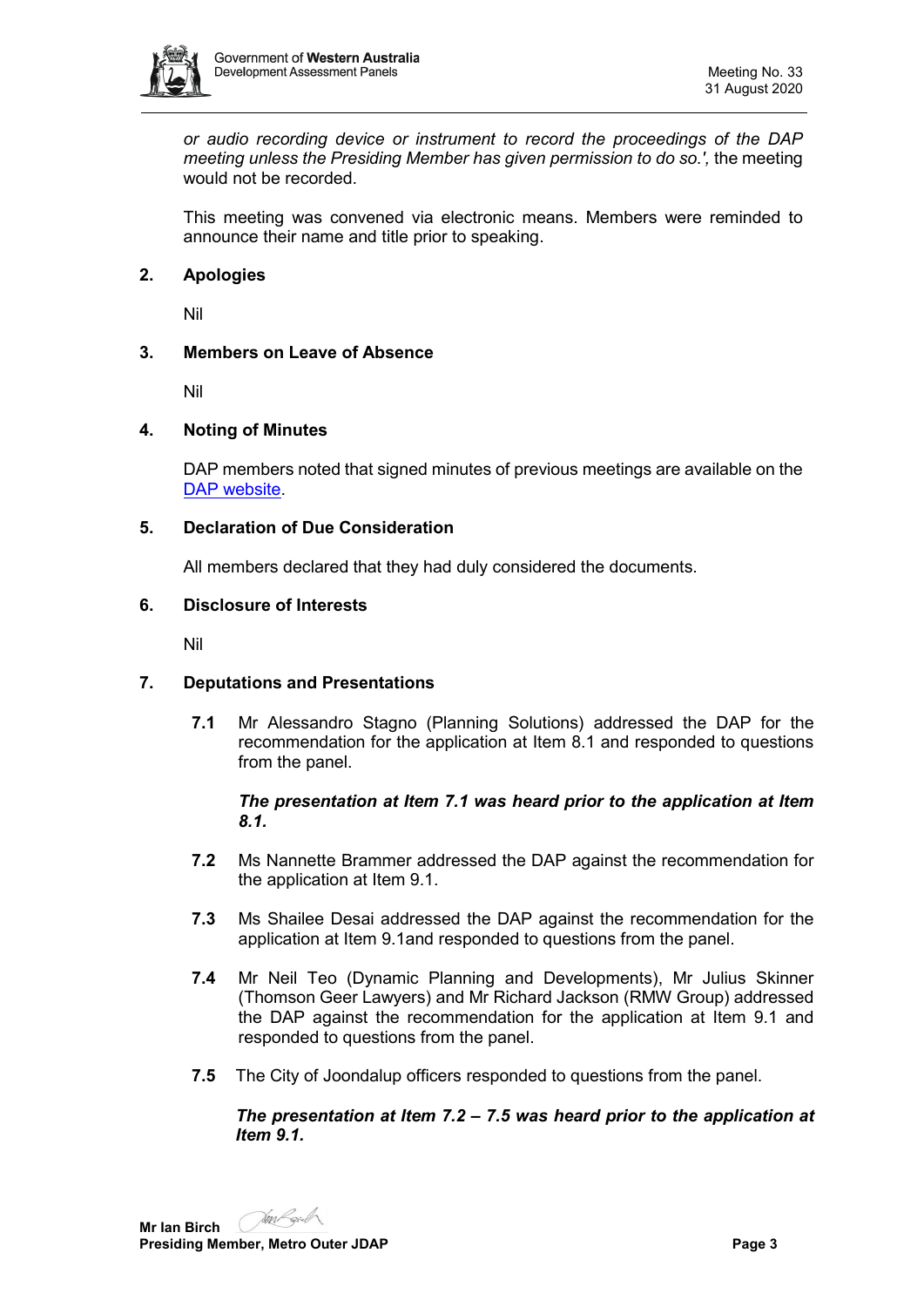

## <span id="page-3-0"></span>**8. Form 1 – Responsible Authority Reports – DAP Application**s

## <span id="page-3-1"></span>**8.1 Lot 208 and 207 (122 and 124) Coolibah Drive, Greenwood**

| Development Description:                      | <b>New Child Care Premises</b>                          |  |
|-----------------------------------------------|---------------------------------------------------------|--|
| Applicant:                                    | <b>Planning Solutions</b>                               |  |
| Owner:                                        | Lot 208: Kevin Robert Trill and Leanne Doreen<br>Trill  |  |
|                                               | Lot 207: Jennifer Greathead and Curtis Daniel<br>Aspden |  |
| <b>Responsible Authority:</b><br>DAP File No: | City of Joondalup<br>DAP/20/01803                       |  |

#### **REPORT RECOMMENDATION**

**Moved by:** Cr Philippa Taylor **Seconded by:** Ms Sheryl Chaffer

*With the agreement of the mover and seconder the following amendments were made to the report recommendation;*

(i) That Condition 5 be amended to read as follows:

*A Noise Management Plan, addressing the impact of noise on surrounding properties is to be submitted to, and approved by the City prior to occupation of the development. The Noise Management Plan is to incorporate all recommendations of the Noise Impact Assessment dated 18 June 2020 (Attachment 6) and incorporate, but not be limited to, the following noise mitigation measures:*

- *Of the three groups of children aged 2+ yrs, only up to two groups and a total of 55 children can participate in outdoor play at any one time.*
- *outdoor play time shall be staggered and not consist of the entire morning and / or afternoon.*
- *communication provided to parents to consider neighbours when dropping off and picking up children.*
- *fixed hollow metal structures or equipment to be filled with sand or expanding foam.*

**Reason:** In accordance with the acoustic assessment and to ensure that the approval provides flexibility in allowing children to receive adequate outdoor play time.

That the Metro Outer Joint Development Assessment Panel resolves to:

1. **Approve** DAP Application reference DAP/20/01803 and accompanying plans (Attachment 2) in accordance with the Metropolitan Region Scheme, Clause 68 of Schedule 2 (Deemed Provisions) of the *Planning and Development (Local Planning Schemes) Regulations 2015*, and the provisions of the City of Joondalup *Local Planning Scheme No. 3*, subject to the following conditions:

**Mr Ian Birch Presiding Member, Metro Outer JDAP Page 4 Page 4 Page 4**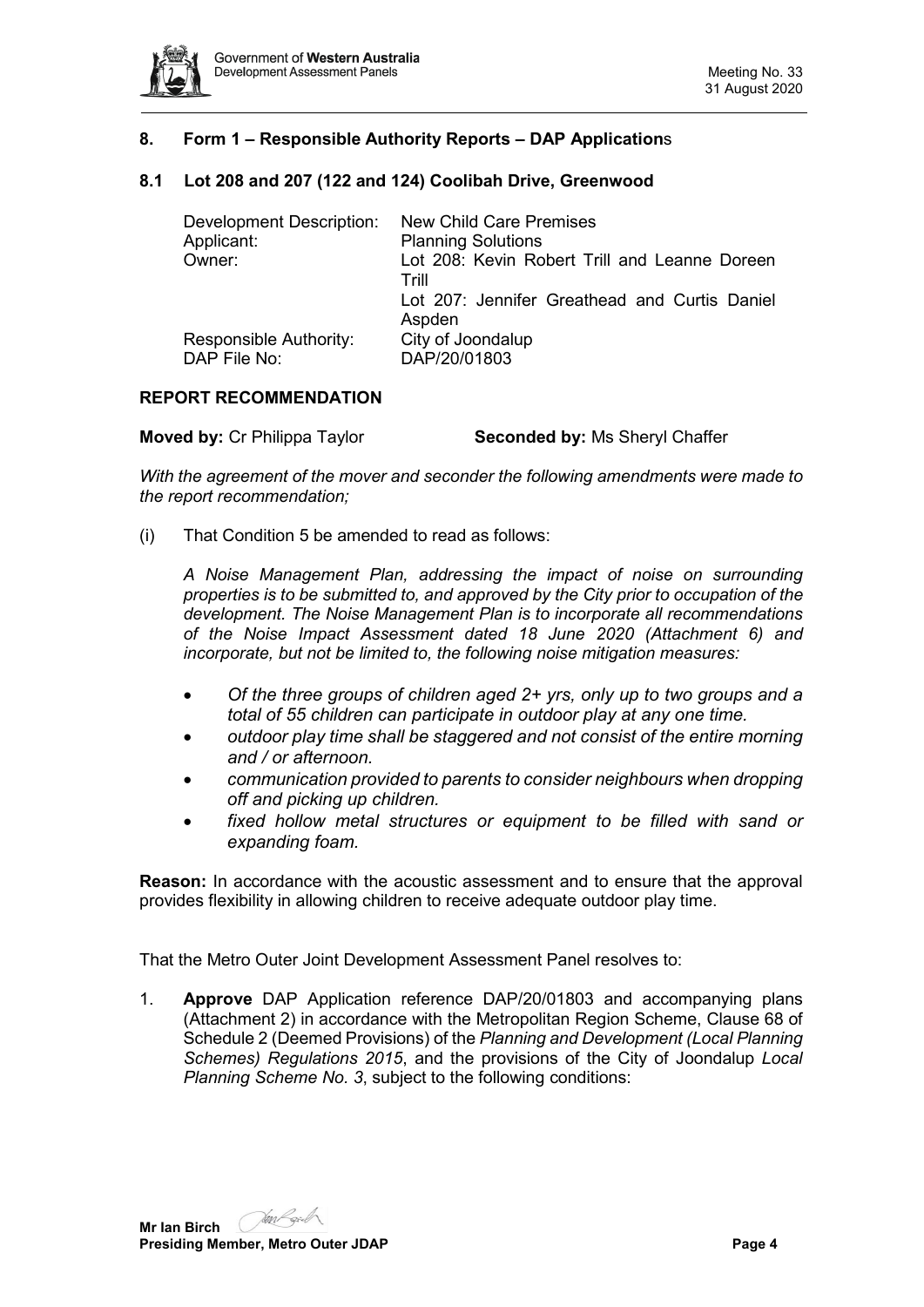

## **Conditions**

- 1. Pursuant to clause 26 of the Metropolitan Region Scheme, this approval is deemed to be an approval under clause 24(1) of the Metropolitan Region Scheme.
- 2. This approval relates to the Child Care Premises and associated works only and development shall be in accordance with the approved plan(s), any other supporting information and conditions of approval. It does not relate to any other development on the lot.
- 3. The lots included shall be amalgamated prior to occupancy certification.
- 4. The hours of operation for the centre shall be not more than between 7:00am to 6.30pm Monday to Friday. Child Care Centre staff shall not arrive at the centre before 6:30am and be off site by 7:00pm.
- 5. A Noise Management Plan, addressing the impact of noise on surrounding properties is to be submitted to, and approved by the City prior to occupation of the development. The Noise Management Plan is to incorporate all recommendations of the Noise Impact Assessment dated 18 June 2020 (Attachment 6) and incorporate, but not be limited to, the following noise mitigation measures:
	- Of the three groups of children aged 2+, only up to two groups and a total of 55 children can participate in outdoor play at any one time.
	- outdoor play time shall be staggered and not consist of the entire morning and / or afternoon.
	- communication provided to parents to consider neighbours when dropping off and picking up children.
	- fixed hollow metal structures or equipment to be filled with sand or expanding foam.

Operation of the Child Care Premises shall then be carried out in accordance with the approved Noise Management Plan.

- 6. The car parking bays, driveways and access points shown on the approved plans are to be designed, constructed, drained and marked in accordance with the Australian Standards (AS2890), prior to the occupation of the development. These bays are to be thereafter maintained to the satisfaction of the City.
- 7. The car parking bays shall be marked and permanently set aside as indicated on the approved plans, to the satisfaction of the City.
- 8. The bicycle parking spaces shall be designed and installed in accordance with the Australian Standard for Off-street Car parking – Bicycles (AS2890.3-1993), prior to occupation of the development and thereafter maintained to the satisfaction of the City.
- 9. A full schedule of colours and materials for all exterior parts to the building is to be submitted to and approved by the City prior to the commencement of development. Development shall be in accordance with the approved schedule to the satisfaction of the City.

**Mr Ian Birch Presiding Member, Metro Outer JDAP Page 5 Page 5**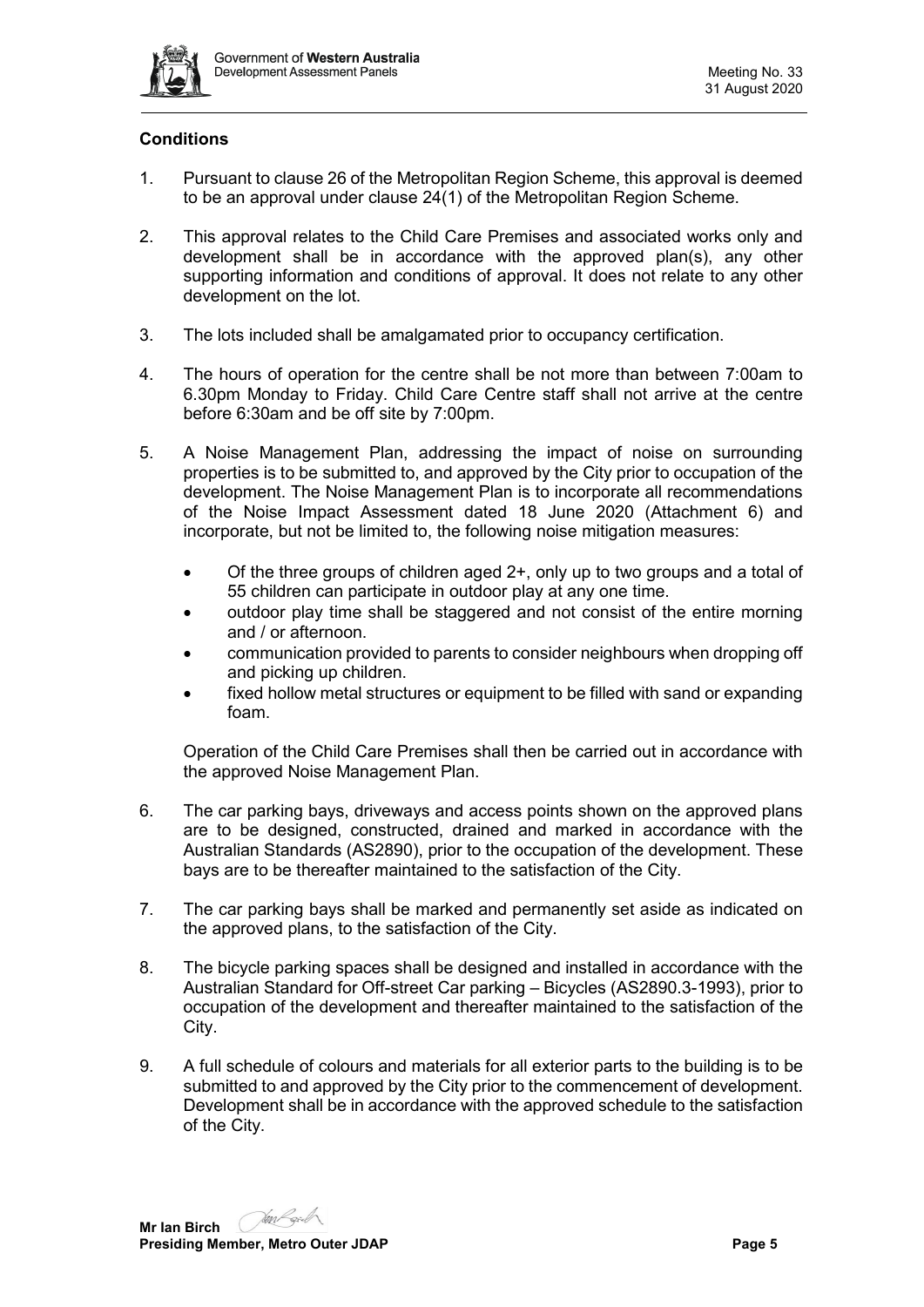

- 10. A Waste Management Plan indicating the method of rubbish collection is to be submitted prior to the commencement of development and approved by the City prior to the development first being occupied and thereafter implemented to the satisfaction of the City.
- 11. A Construction Management Plan being submitted and approved prior to the commencement of development. The management plan shall detail how it is proposed to manage:
	- all forward works for the site:
	- the delivery of materials and equipment to the site;
	- the storage of materials and equipment on the site;
	- the parking arrangements for the contractors and subcontractors;
	- the management of dust during the construction process;
	- other matters likely to impact on the surrounding properties

and works shall be undertaken in accordance with the approved Construction Management Plan.

- 12. Detailed landscaping plans shall be submitted to the City for approval prior to the commencement of development. These landscaping plans are to indicate the proposed landscaping treatment(s) of the subject site and the adjoining road verge(s), and shall:
	- i. Provide landscaping that discourages the parking of vehicles within the verge;
	- ii. Provide landscaping screening adjacent to the front boundary, of a sufficient height and density to reduce the visibility of the access ramping from Coolibah Drive;
	- iii. Provide details of the play equipment and shade structures within the outdoor play area, incorporating minimum concrete or brick paved areas;
	- iv. Provide all details relating to paving and treatment of verges;
	- v. Be drawn at an appropriate scale of either 1:100, 1:200 or 1:500;
	- vi. Show spot levels and/or contours of the site;
	- vii. Be based on water sensitive urban design principles to the satisfaction of the City;
	- viii. Be based on Designing out Crime principles to the satisfaction of the City;
	- ix. Show all irrigation design details.
- 13. Landscaping and reticulation shall be established in accordance with the approved landscaping plans, Australian Standards and best trade practice prior to the development first being occupied and thereafter maintained to the satisfaction of the City.
- 14. All external fixtures and utilities (e.g. air conditioning units, piping, ducting and water tanks) shall be located so as to minimise any visual and noise impact on surrounding landowners, and screened from view from the street or integrated with the building design. This includes placement of the air conditioning units within the basement car park as indicated on the approved plans. Details shall be submitted to and approved by the City prior to the commencement of development.

**Mr Ian Birch Presiding Member, Metro Outer JDAP Page 6 Page 6 Page 6 Page 6**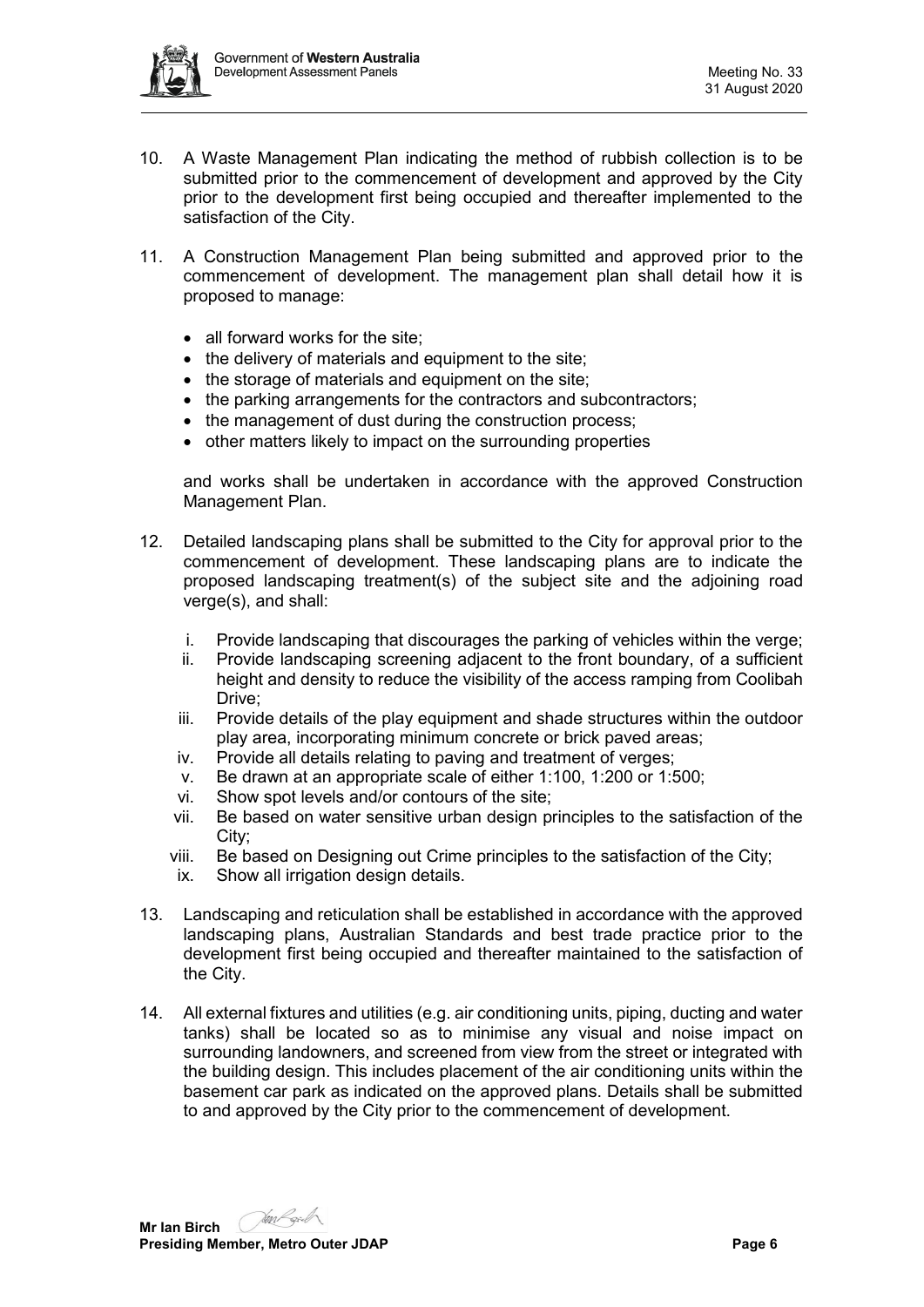

- 15. The signage shall:
	- not be illuminated:
	- not include fluorescent, reflective or retro reflective colours;
	- be established and thereafter maintained of a high standard

to the satisfaction of the City.

- 16. All external walls of the proposed building shall be of a clean finish and shall at all times be free of vandalism, to the satisfaction of the City.
- 17. All stormwater shall be contained on-site and disposed of in a manner acceptable to the City.
- 18. Development shall be contained within the property boundaries.

## **Advice Notes**

1. Further to condition 1, the City of Joondalup *Local Planning Scheme No. 3* defines 'Child Care Premises' as:

*"premises where:*

- *(a) an education and care service as defined in the Education and Care Services National Law (Western Australia) section 5(1), other than a family day care service as defined in that section, is provided; or*
- *(b) a child care service as defined in the Child Services Act 2007 section 4 is provided."*
- 2. The City encourages the applicant/owner to incorporate materials and colours to the external surface of the development, including roofing, that have low reflective characteristics to minimise potential glare from the development impacting the amenity of the adjoining or nearby neighbours.
- 3. Any existing infrastructure/assets within the road reserve (e.g. footpath, kerbing and street trees) are to be retained and protected during construction of the development and are not to be removed or altered. Should any infrastructure or assets be damaged during the construction of the development, it is required to be reinstated to the satisfaction of the City.
- 4. Bin store and wash down area to be provided with a hose cock and have a concrete floor graded to an industrial floor waste connected to sewer.
- 5. Laundry to be provided with a floor waste in accordance with the City's Local Laws. In addition to having mechanical ventilation it is recommended that laundry areas be provided with condensation dryers to minimise the likelihood of mould occurring.
- 6. Ventilation to toilets and any other room which contains a w/c must comply with the *Sewerage (Lighting, Ventilation and Construction) Regulations 1971.*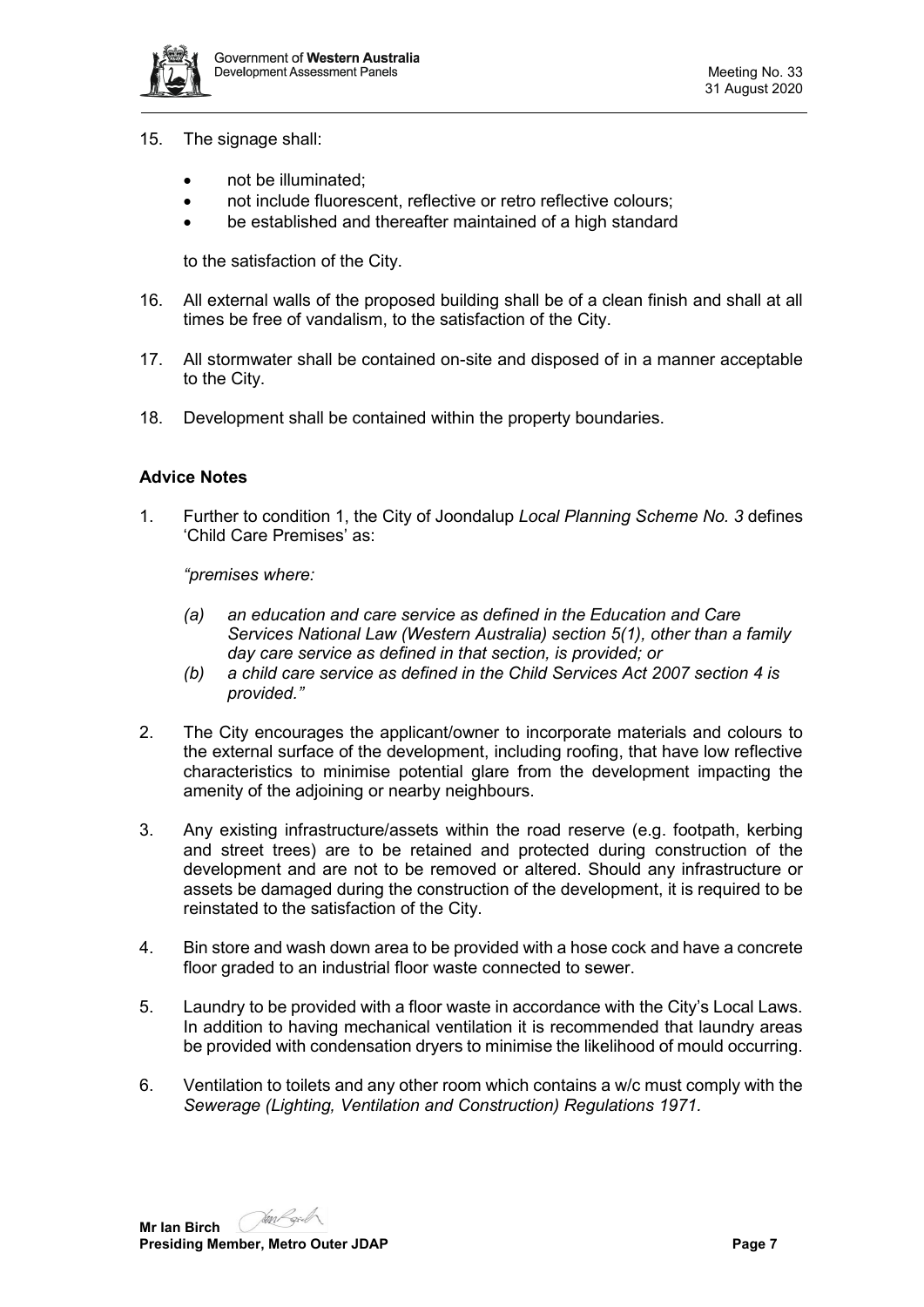

7. Development to be set up and run in compliance with the *Food Act 2008* and the *Australia New Zealand Food Standards Code*. Consideration should be given to having adequate number of sinks in the main kitchen including a dedicated food preparation sink. The applicant is encouraged to send detailed kitchen fit out plans to the City's Health Services for comment prior to lodging a certified building permit. For further information please contact Health & Environmental Services on 9400 4933.

## **AMENDING MOTION**

**Moved by:** Cr Philippa Taylor **Seconded by:** Cr Suzanne Thomson

That condition no. 7 be amended to read as follows:

*The car parking bays shall be marked and permanently set aside as indicated on the approved plans except for the unmarked bays which are to be marked and set aside for visitors, to the satisfaction of the City.*

## **The Amending Motion was put and LOST (2/3).**

- For: Cr Philippa Taylor Cr Suzanne Thompson
- Against: Mr Ian Birch Ms Sheryl Chaffer Mr Jason Hick

#### **The Report Recommendation was put and CARRIED (3/2).**

- For: Ms Sheryl Chaffer Mr Ian Birch Mr Jason Hick
- Against: Cr Philippa Taylor Cr Suzanne Thompson

**REASON:** The panel in majority supported the proposed childcare premises as it is appropriately located on a local distributor road and is complementary to the range of other non-residential uses in the local area. Conditions have been applied to adequately address amenity and aesthetic considerations in the residential zone. The amendment to condition 5 was requested by the applicant. The City's officers accepted the applicant's supporting argument for the change put forward in their deputation.

Jan Lord **Mr Ian Birch Presiding Member, Metro Outer JDAP Page 8 Page 8**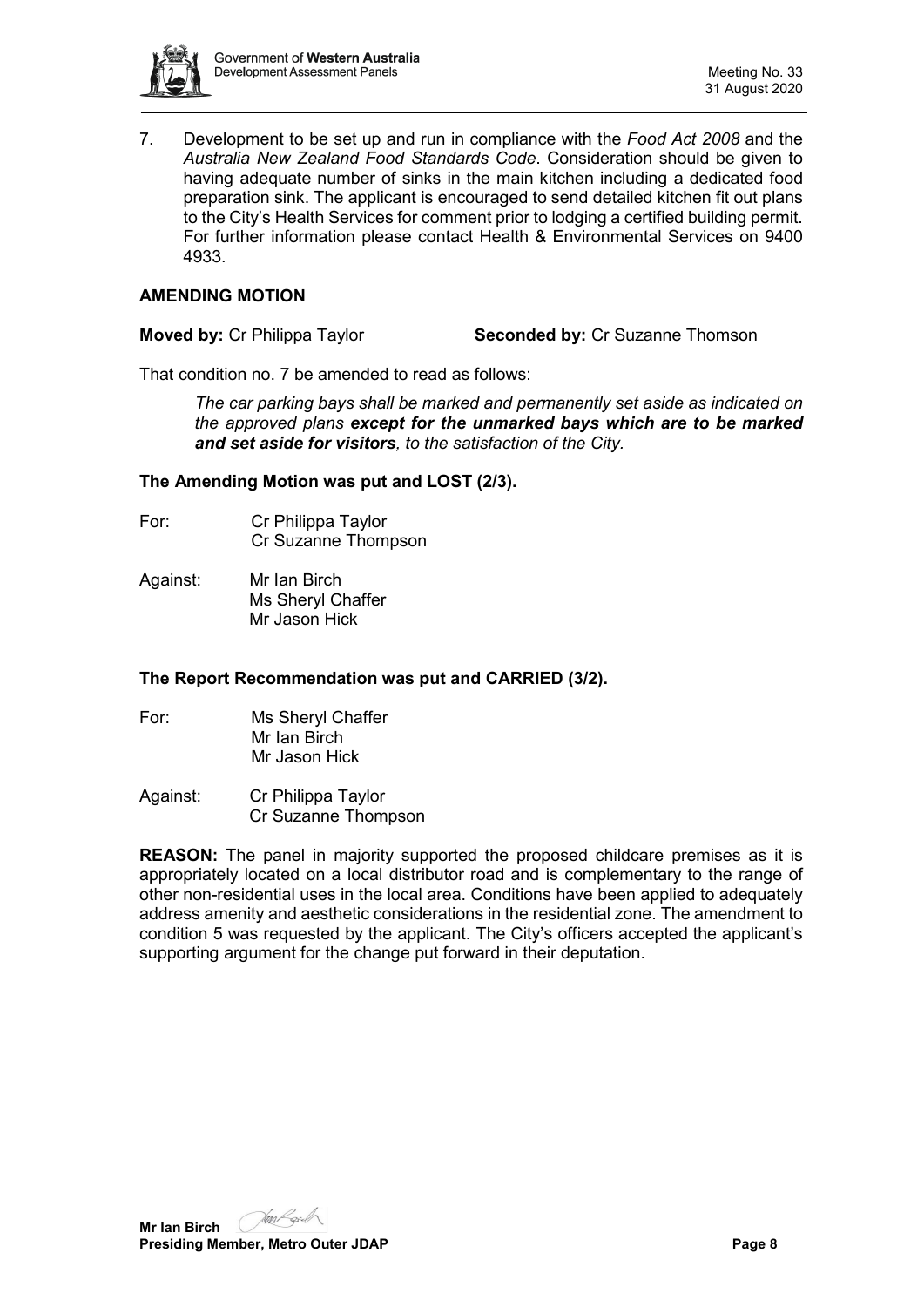

## <span id="page-8-0"></span>**9. Form 2 – Responsible Authority Reports – DAP Amendment or Cancellation of Approval**

## <span id="page-8-1"></span>**9.1 Lot 649 (No. 98) O'Mara Boulevard, Iluka**

| Commercial development                      |
|---------------------------------------------|
| Change of use to tenancies 1 -3 to 'Tavern' |
| Dynamic Planning & Developments             |
| AGEM PG33 Pty Ltd att AGEM PG Trust.        |
| City of Joondalup                           |
| DAP/18/01543                                |
|                                             |

## **REPORT RECOMMENDATION**

**Moved by:** Cr Suzanne Thompson **Seconded by:** Mr Ian Birch

That the Metro Outer JDAP resolves to:

- 1. **Accept** that the DAP Application reference DAP/18/01543 as detailed on the DAP Form 2 dated 28 May 2020 is appropriate for consideration in accordance with regulation 17 of the *Planning and Development (Development Assessment Panels) Regulations 2011*;
- 2. **Refuse** the DAP Application reference DAP/18/01543 as detailed on the DAP Form 2 date 28 May 2020 and accompanying plans (Attachment 2) in accordance with Clause 68 of Schedule 2 (Deemed Provisions) of the Planning and Development (Local Planning Schemes) Regulations 2015 and the provisions of the City of Joondalup Local Planning Scheme No. 3, and pursuant to clause 24(1) and 26 of the Metropolitan Region Scheme for the following reasons:

## **Reasons**

- 1. The proposed change of use to 'Tavern' does not satisfy the matters to be considered under clause 67(a), Schedule 2, Part 9 of the *Planning and Development (Local Planning Schemes) Regulations 2015.* Specifically, the use will have a detrimental impact on the amenity of the adjoining owners and residential properties in the locality and, therefore, does not meet the objectives under Table 2, 'Commercial' zone objectives of *Local Planning Scheme No. 3.*
- 2. The proposed change of use to 'Tavern' does not satisfy the matters to be considered under clause 67(h), Schedule 2, Part 9 of the *Planning and Development (Local Planning Schemes) Regulations 2015*. Specifically, the proposal does not meet the objectives under clause 6.1 of the Iluka Structure Plan as the proposal is considered to;
	- a) have a detrimental impact on the amenity of the adjoining owners and residential properties in the locality; and
	- b) is not reflective of the local scale of the centre which is to primarily serve the needs of the local community.
- 3. The proposal does not satisfy the matters to be considered under clause 67(n), Schedule 2, Part 9 of the *Planning and Development (Local Planning Schemes)*

Jan Legid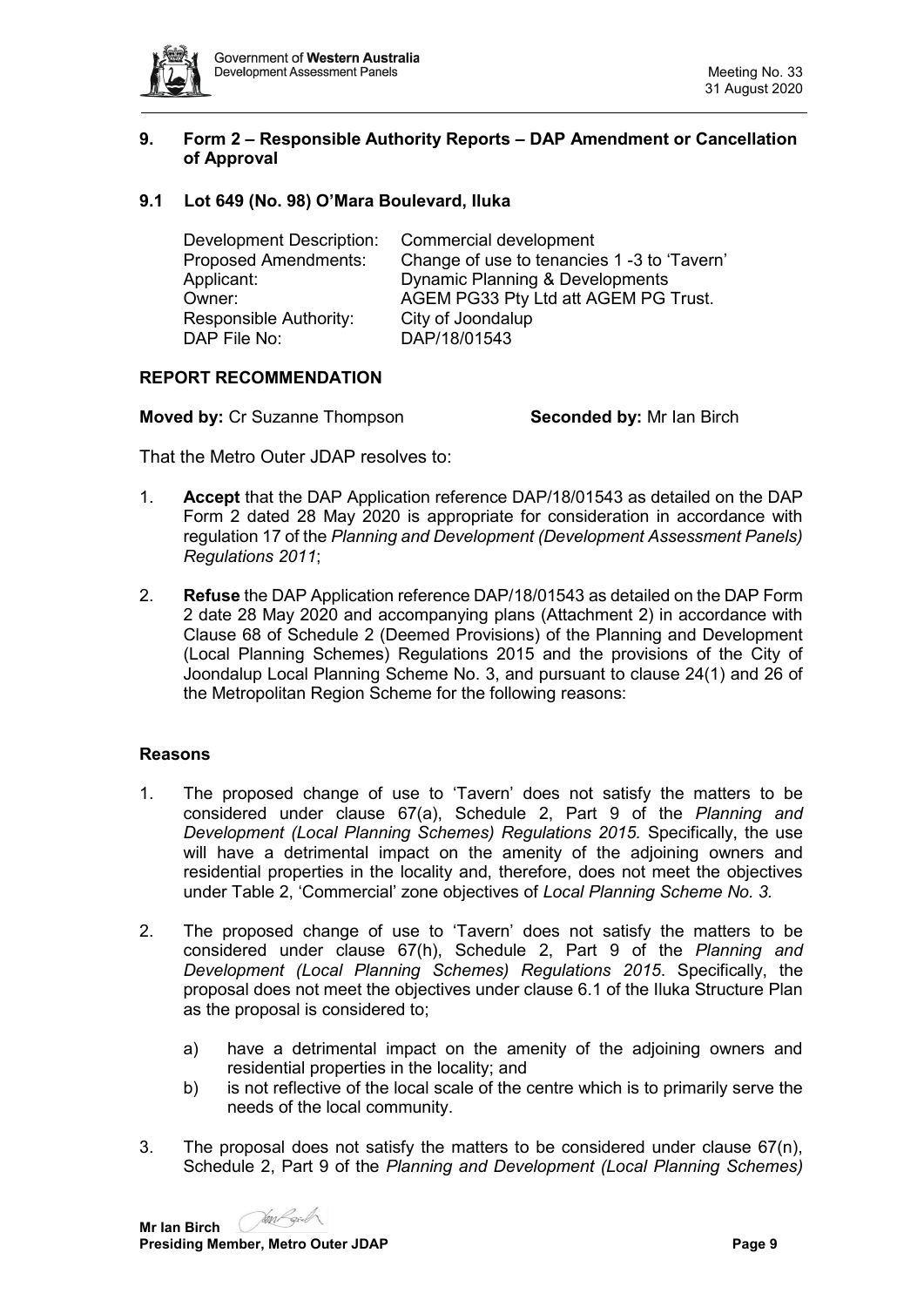

*Regulations 201*5 as the proposal will detrimentally impact the amenity of the locality, specifically in relation to the character of the location and the social impacts of the development.

4. The proposal does not satisfy the matters to be considered under clause 67(m), Schedule 2, Part 9 of the *Planning and Development (Local Planning Schemes) Regulations 2015*, as the scale of the 'Tavern' use is not compatible with the setting of the locality, being a local centre.

## **The Report Recommendation was put and LOST (2/3).**

- For: Ms Suzanne Thompson Mr Ian Birch
- Against: Ms Sheryl Chaffer Mr Jason Hick Ms Philippa Taylor

# **ALTERNATE MOTION**

**Moved by: Cr Philippa Taylor <b>Seconded by:** Mr Jason Hick

*With the agreement of the mover and seconder the following amendments were made to the alternate recommendation provided by the City's officers;*

(i) That a new Condition be added to read as follows:

*An Operations Management Plan shall be submitted to and approved by the City prior to commencement of the use. The Operations Management Plan shall include, but not be limited to, an internal floor plan indicating the specific function of each area within the tavern use.*

**REASON:** To apply consolidated operational management measures and clearly define the activities within the premises, as stated in the application, to mitigate potential amenity issues for neighbouring residents

(ii) That Condition 22 of JDAP decision dated 28 June 2019 be amended to read as follows:

*The hours of operation shall be no more than:*

- *a) T9 (Child Care Centre) 6am to 6pm Monday to Friday and 8am to 1pm on Saturday.*
- *b) T5 (IGA Supermarket and Liquor Store) 6am to 11pm Monday to Sunday.*
- *c) T1/T2/T3 (Tavern) 6am to 11pm Monday to Sunday. Saturday and 10 am to 11pm on Sunday.*

**REASON:** To align with opening hours of other uses at the centre. Panel members were mindful that the sale of liquor is not permitted before 10.00am.

**Mr Ian Birch**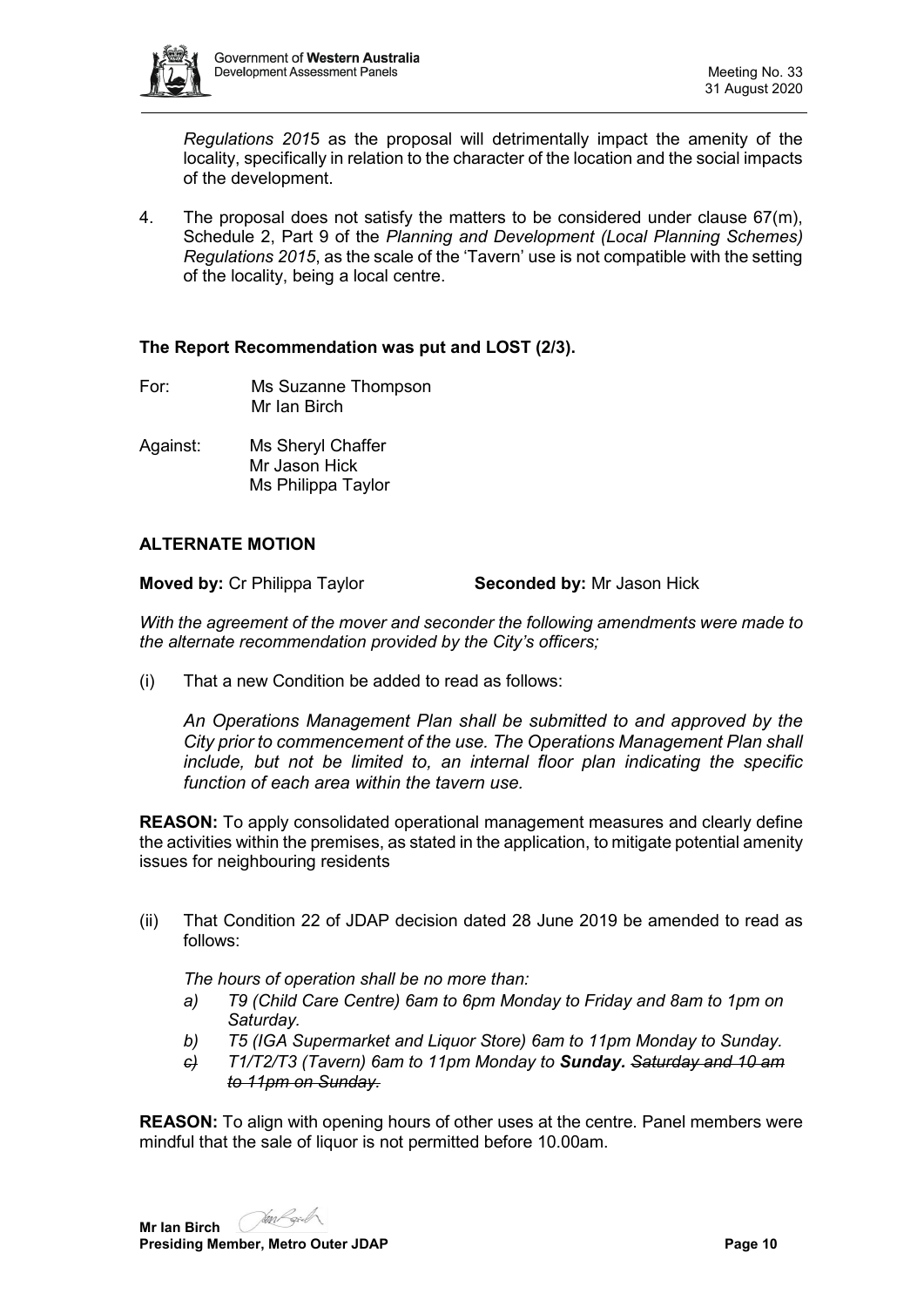

- 1. **Accept** that the DAP Application reference DAP/18/01543 as detailed on the DAP Form 2 dated 28 May 2020 is appropriate for consideration in accordance with regulation 17 of the *Planning and Development (Development Assessment Panels) Regulations 2011*;
- 2. **Approve** the DAP application reference DAP/18/01543, and accompanying plans (Attachment 2) in accordance with Clause 68 of Schedule 2 (Deemed Provisions) of the *Planning and Development (Local Planning Schemes) Regulations 2015* and the provisions of the City of Joondalup *Local Planning Scheme No. 3*, for the proposed change of use to the approved commercial development at Lot 649 (98) O'Mara Boulevard, Iluka, subject to:

## **Amended Conditions of JDAP decision dated 13 May 2019**

14. A detailed acoustic report shall be submitted to the City's satisfaction, prior to the Occupation of Tenancy 1, 2 and 3. The acoustic report shall demonstrate that the design of the building can ensure that all activities, including those occurring within the gymnasium and child care, and tavern comply with the Environmental Protection (Noise) Regulations 1997. The acoustic report shall also consider any impacts to the adjoining residential development to the north.

## **Additional Advice note of JDAP decision dated 13 May 2019**

9. Revised condition 14 is required to address the change of use of Tenancy 1, 2 and 3. This is to be demonstrated through an amendment to the implementation section of the report which shall identify appropriate management of the tavern, including, but not limited to, restrictions on outdoor areas (including time restrictions, prohibition of music and any openings to the indoor area) and music to be of an ambient nature with live performances to be prohibited.

## **Amended Conditions of JDAP decision dated 28 June 2019**

- 11. A Waste Management Plan shall be submitted to and approved by the City prior to the occupation of Tenancy 1, 2 and 3. The Waste Management Plan shall include, but not be limited to, the following;
	- Days, times and frequency of pick up;
	- Type and size of waste vehicle to be used;
	- Type and size of bins to be used; and
	- Method of rubbish collection

All waste collection shall be in accordance with the approved Waste Management Plan.

- 12. A Delivery Management Plan shall be submitted to and approved by the City prior to the occupation of Tenancy 1, 2 and 3. The Delivery Management Plan shall include, but not be limited to, the following;
	- Restricting deliveries by semi-rigid vehicles of 12.5m or more in length to between hours of 7am to 7pm;
	- Instruction to drivers for the use of Burns Beach Road access only and not to use Calis Avenue or Mykonos View when approaching or accessing the site;

Jan Legid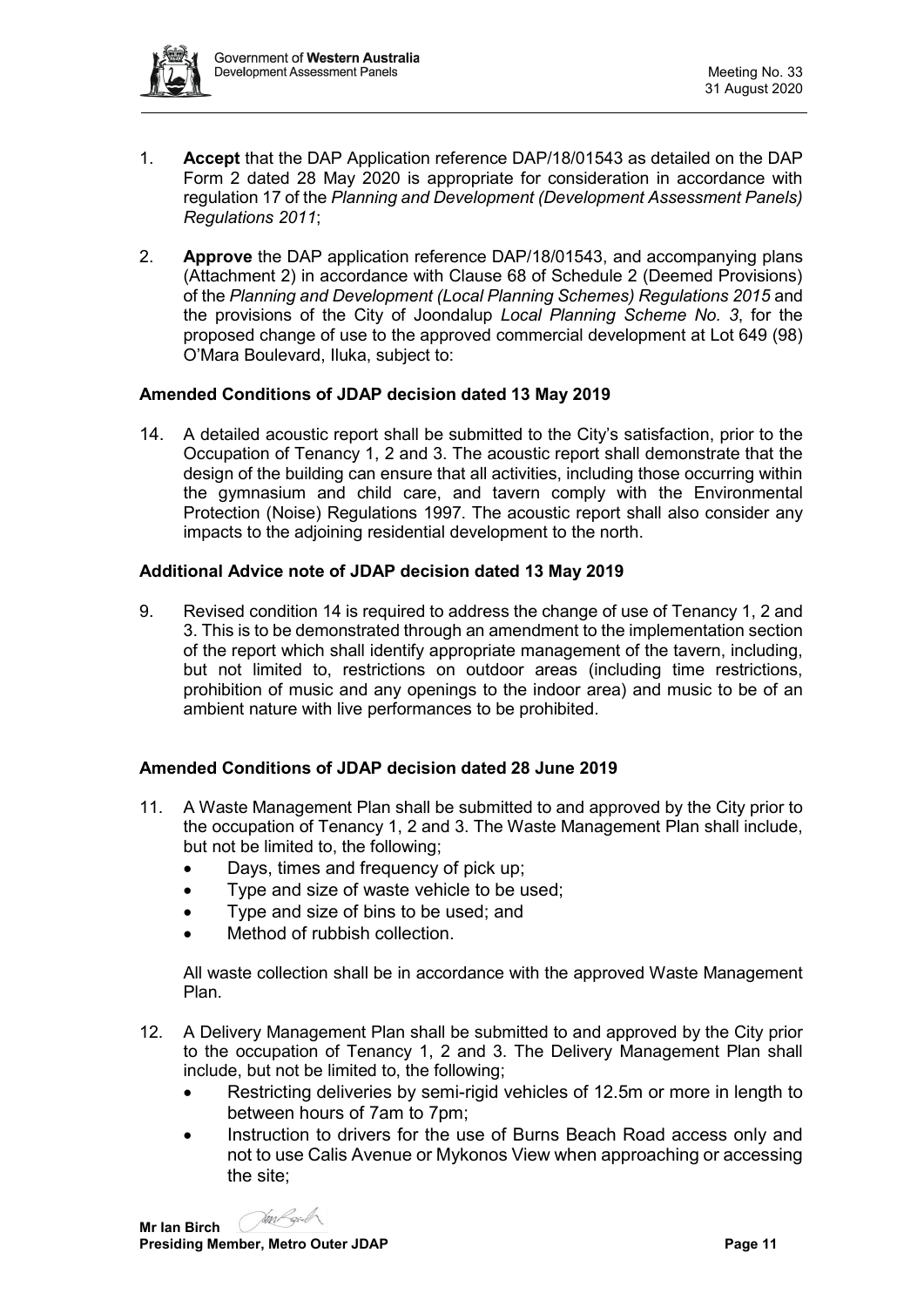

- Signage and wayfinding details to be installed on the property to direct delivery drivers to the Burns Beach Road vehicle access point; and
- Timing of all other development to minimise conflict between customers and service vehicles.

Delivery management shall then be undertaken in accordance with the approved plan.

The Delivery Management Plan shall include the revised Tavern land use.

- 21. A Traffic and Parking Management Plan shall be submitted to and approved by the City prior to the occupation of Tenancy 1, 2 and 3. The Traffic and Parking Management Plan shall include, but not be limited to, the following;
	- Demonstrate safe access and egress including vehicular and pedestrian access;
	- Consideration of mirrors at the exit on Calis Avenue; and
	- The Calis Avenue access shall be closed to prevent entry by vehicles between 10.00pm and 5.30am Monday to Sunday.

Traffic and Parking Management shall then be undertaken in accordance with the approved plan.

- 22. The hours of operation shall be no more than:
	- a) T9 (Child Care Centre) 6am to 6pm Monday to Friday and 8am to 1pm on Saturday.

T5 (IGA Supermarket and Liquor Store) 6am to 11pm Monday to Sunday. T1/T2/T3 (Tavern) 6am to 11pm Monday to Sunday.

## **Additional Advice note of JDAP decision dated 28 June 2019**

- 10. Revised condition 11 is required to address the change of use of Tenancy 1, 2 and 3 including any additional waste required from the Tavern land use.
- 11. Revised condition 12 is required to address the change of use of Tenancy 1, 2 and 3 including any additional delivery requirements from the Tavern land use.
- 12. Revised condition 21 is required to address the change of use of Tenancy 1, 2 and 3 including the impacts of the Tavern use on vehicular and pedestrian access.

#### **New Condition**

23. An Operations Management Plan shall be submitted to and approved by the City prior to commencement of the use. The Operations Management Plan shall include, but not be limited to, an internal floor plan indicating the specific function of each area within the tavern use.

All other conditions and advice notes remain as per the decision of 13 May 2019.

#### **The Alternate Motion was put and CARRIED (3/2).**